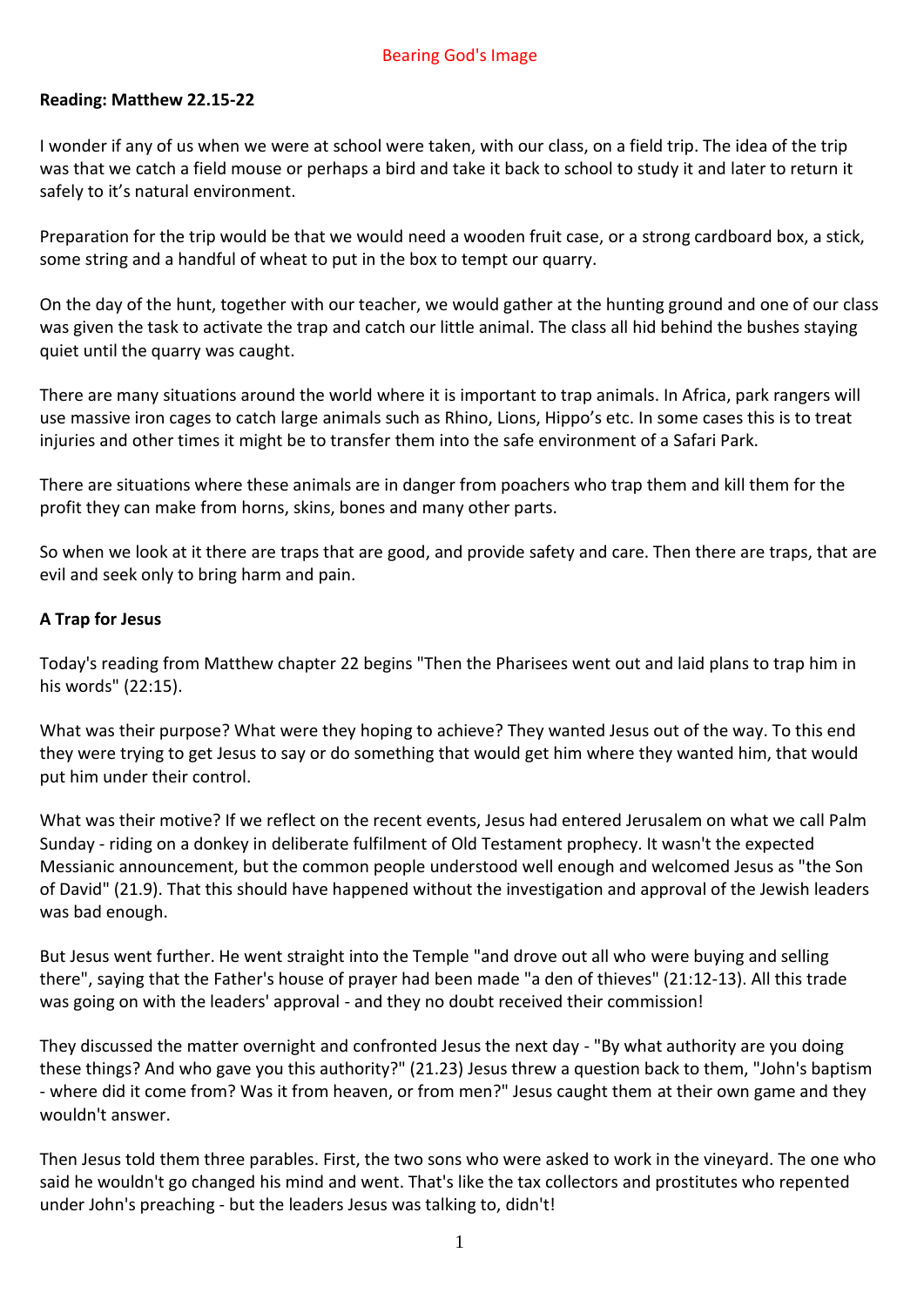Secondly, the tenants in the vineyard who refused to give the owner his share of the harvest and finally killed the owner's son in a bid to seize the vineyard for themselves. The chief priests and Pharisees knew the parables were about them - they wanted to arrest Jesus, but couldn't for fear of the crowds.

Thirdly, Jesus told about the wedding feast. The invitation was ignored or rejected by those first invited, so that others from the streets were gathered into the feast. This was against the Jewish leaders too.

## **Should We Pay Tax to Rome?**

There were some curious alliances in this attempt to "get" Jesus. First we see Pharisees and members of Herod's party (Herodians) come to trap him.

They begin with flattering Jesus - you always tell the truth, even if it might be unpopular. Then the trap question, "What is your opinion? Is it right to pay taxes to Caesar or not?" (22.17)

A curious alliance, because these supporters of Herod would have supported the tax, whereas the Pharisees hated it.

There was a genuine question here - behind a very evil motive! The genuine question arose because the Emperor claimed divinity and demanded worship. The Jewish Law specifically forbade worshiping other gods. The Jewish religion was considered a legally recognised religion. They were exempted from the necessity of worshiping the Emperor, but were, of course, still expected to pay tax.

The motive behind the question was to trap Jesus whichever way he answered. If he agrees with the tax he will begin to lose popularity. If he disagrees with it, it will be a matter for the Roman authorities.

The answer of Jesus was brilliant in its simplicity. Their coins bore the face and name of the Emperor - "Give to Caesar what is Caesar's, and to God what is God's" (v. 21).

When Poll Tax was first introduced in this country, there was real uprising against it, and many Christian communities responded with this text "Give to Ceasar what is Ceasar's, and to God, what is God's".

# **Stewardship**

That answer is still very relevant for us. We do have responsibilities to the secular state. Paul wrote to the Romans, that we must obey the state authorities because they are there by the purpose of God to provide good order in society.

You must obey them, he says, as a matter of conscience: "This is also why you pay taxes, for the authorities are God's servants, who give their full time to governing. Give everyone what you owe him: If you owe taxes, pay taxes; if revenue, then revenue; if respect, then respect; if honour, then honour" (Rom. 13.1-7).

Do you use the roads and the footpaths? Then pay your taxes. Do you live in a fairly safe society? Then pay your taxes… There are all kinds of good reasons why, as part of society, sharing the benefits of what the government does, we should play our part in the cost of the community.

Let's remember that, when Paul wrote that, a particularly nasty man called Nero was the Roman emperor, and that the Christians in Rome had no say, no vote in who was governing them. In time Nero would have Paul put to death.

But, above everyone else, we are responsible to God. This is God's world. We are God's people, bought with the precious blood of Jesus the Son of God himself. Paul reminded the Corinthian Christians, "You are not your